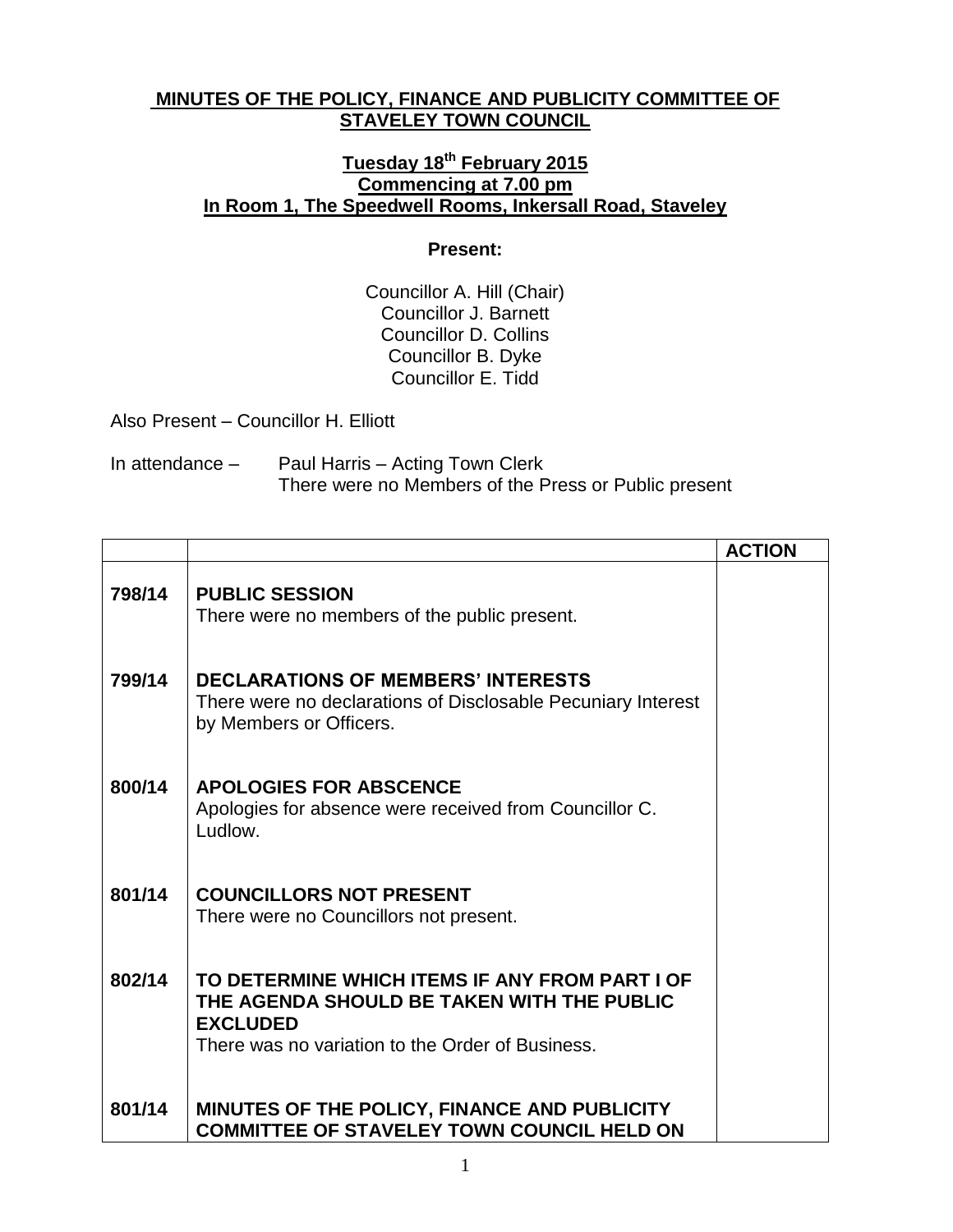|        | <b>TUESDAY 27th JANUARY 2015</b><br>It was <b>NOTED</b> that these minutes were approved at the<br>ordinary meeting of Staveley Town Council on Tuesday 10 <sup>th</sup><br>February 2015, and that Councillor C. Ludlow had been in<br>attendance at the Policy and Finance Committee meeting of<br>$27th$ January 2015.                                                                                                                                                                                                                                                                                                                                                                                   |  |
|--------|-------------------------------------------------------------------------------------------------------------------------------------------------------------------------------------------------------------------------------------------------------------------------------------------------------------------------------------------------------------------------------------------------------------------------------------------------------------------------------------------------------------------------------------------------------------------------------------------------------------------------------------------------------------------------------------------------------------|--|
|        | It was RESOLVED - That the Policy Finance and Publicity<br>Minutes of Staveley Town Council dated 27 <sup>th</sup> January 2015<br>be approved as a true record.                                                                                                                                                                                                                                                                                                                                                                                                                                                                                                                                            |  |
| 802/14 | <b>MATTERS ARISING FROM THE MINUTES OF THE</b><br>POLICY, FINANCE AND PUBLICITY COMMITTEE OF<br>STAVELEY TOWN COUNCIL HELD ON TUESDAY 27TH<br><b>JANUARY 2015.</b><br>No matters arising were raised.                                                                                                                                                                                                                                                                                                                                                                                                                                                                                                       |  |
| 803/14 | PRECEPT 2015/2016 AND BUDGET<br>The Chair informed members that the Precept income for the<br>new financial year would be £309,820.00.                                                                                                                                                                                                                                                                                                                                                                                                                                                                                                                                                                      |  |
|        | Councillor Dyke asked if there would be any monies to claim<br>back from the Heart of Staveley Project?                                                                                                                                                                                                                                                                                                                                                                                                                                                                                                                                                                                                     |  |
|        | The Acting Town Clerk informed members that monies were<br>claimed back on a monthly basis in relation to ERDF and<br>HLF, all of the money going into a Unity Trust account in<br>relation to the Heart of Staveley. He informed members that<br>the DCC money would also be going to the Unity Trust<br>account this would make the Heart of Staveley Project self<br>sufficient and would no longer have to take monies out of the<br>core Staveley Town Council account in future.                                                                                                                                                                                                                      |  |
| 804/14 | <b>FINANCIAL ISSUES</b><br>The Acting Town Clerk informed members that since 1 <sup>st</sup> April<br>2014 pension contributions were calculated on money earned<br>including overtime and back pay. Staveley Town Council<br>had been using a fixed amount each month based solely on<br>basic pay. In terms of underpayment in relation to employees<br>the pension contributions were down by £1,045.66 and an<br>underpayment in relation to employer contribution of<br>£5,744.75. The Chair informed members that the staff<br>needed to be informed that this had happened and the option<br>to pay the underpayment of employees' contributions was left<br>with the staff as it was their pension. |  |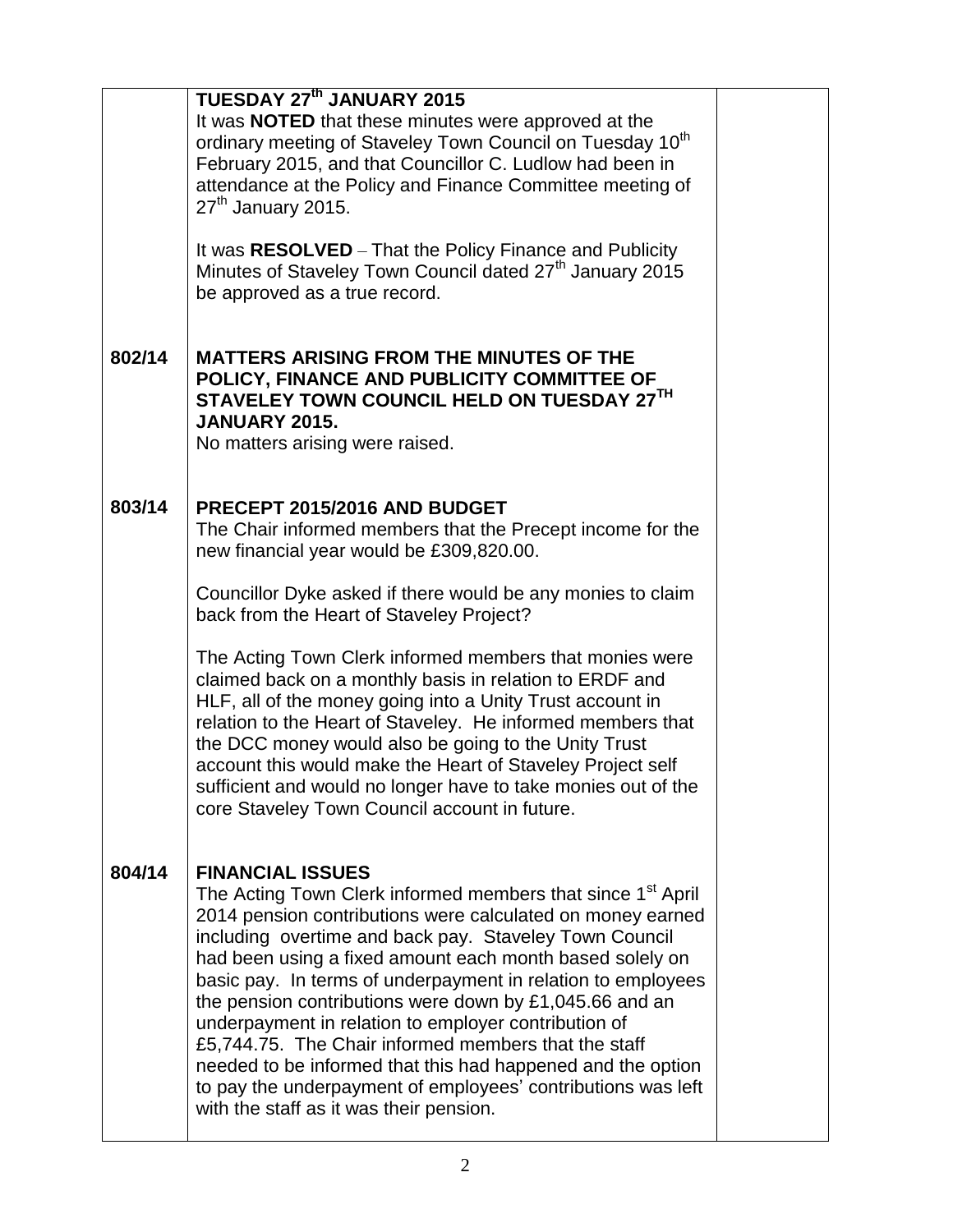|        | Councillor B. Dyke asked whether or not the Council would be<br>liable for paying the employees part of the underpayment of<br>pensions if employees were to go to the union over this.                                                                                                                                                                                                                                                                                                                                                                                                               |  |
|--------|-------------------------------------------------------------------------------------------------------------------------------------------------------------------------------------------------------------------------------------------------------------------------------------------------------------------------------------------------------------------------------------------------------------------------------------------------------------------------------------------------------------------------------------------------------------------------------------------------------|--|
|        | The Chair said employees should be given the option, but<br>legal advice would need to be sought if that was the case.                                                                                                                                                                                                                                                                                                                                                                                                                                                                                |  |
|        | The Chair asked if the Union back subs had been sorted.<br>The Acting Town Clerk said he had not received a response<br>from Unison to the letter sent.                                                                                                                                                                                                                                                                                                                                                                                                                                               |  |
|        | It was $RESOLVED - That (i) a letter be written to all$<br>employees that were unison members, that the Council had<br>taken a decision to return all unison money which had not<br>been paid in the past directly to the employee plus 2% and<br>then it would be entirely up to the employee whether or not<br>they paid it to the union.                                                                                                                                                                                                                                                           |  |
|        | (ii) a letter be written to all staff<br>explaining the situation regarding the pension contributions.                                                                                                                                                                                                                                                                                                                                                                                                                                                                                                |  |
| 805/14 | <b>SPEEDWELL ROOMS</b><br>This item would be removed from the Policy, Finance and<br>Publicity Agenda. The Chair asked if he could receive a<br>written report regarding the Speedwell Rooms at regular<br>times throughout the year regarding finance.                                                                                                                                                                                                                                                                                                                                               |  |
| 806/14 | <b>HEART OF STAVELEY PROJECT</b><br>The Chair informed members that things were progressing<br>with the Heart of Staveley Project. New directors were<br>coming on board and Chesterfield Borough Council and<br>Derbyshire County Council officers were more involved.<br>Derbyshire County Council would be helping with the<br>cashflow of the project, and hopefully work would be<br>commenced on the Hall by 10 <sup>th</sup> March 2015. The Chair was<br>arranging a meeting the following week with Huw Bowen,<br>John Burrows and Mike Brooke who had now taken over<br>Project Management. |  |
|        | Councillor B. Dyke asked if the Press had been invited to<br>attend on the 10 <sup>th</sup> March when work was to commence. The<br>Chair informed members that the Press officers at<br>Chesterfield Borough Council and Derbyshire County Council<br>would sort out press and media releases. The Chair also<br>informed members that there would be monthly/quarterly<br>bulletins and photographs displayed for the public to see<br>progress.                                                                                                                                                    |  |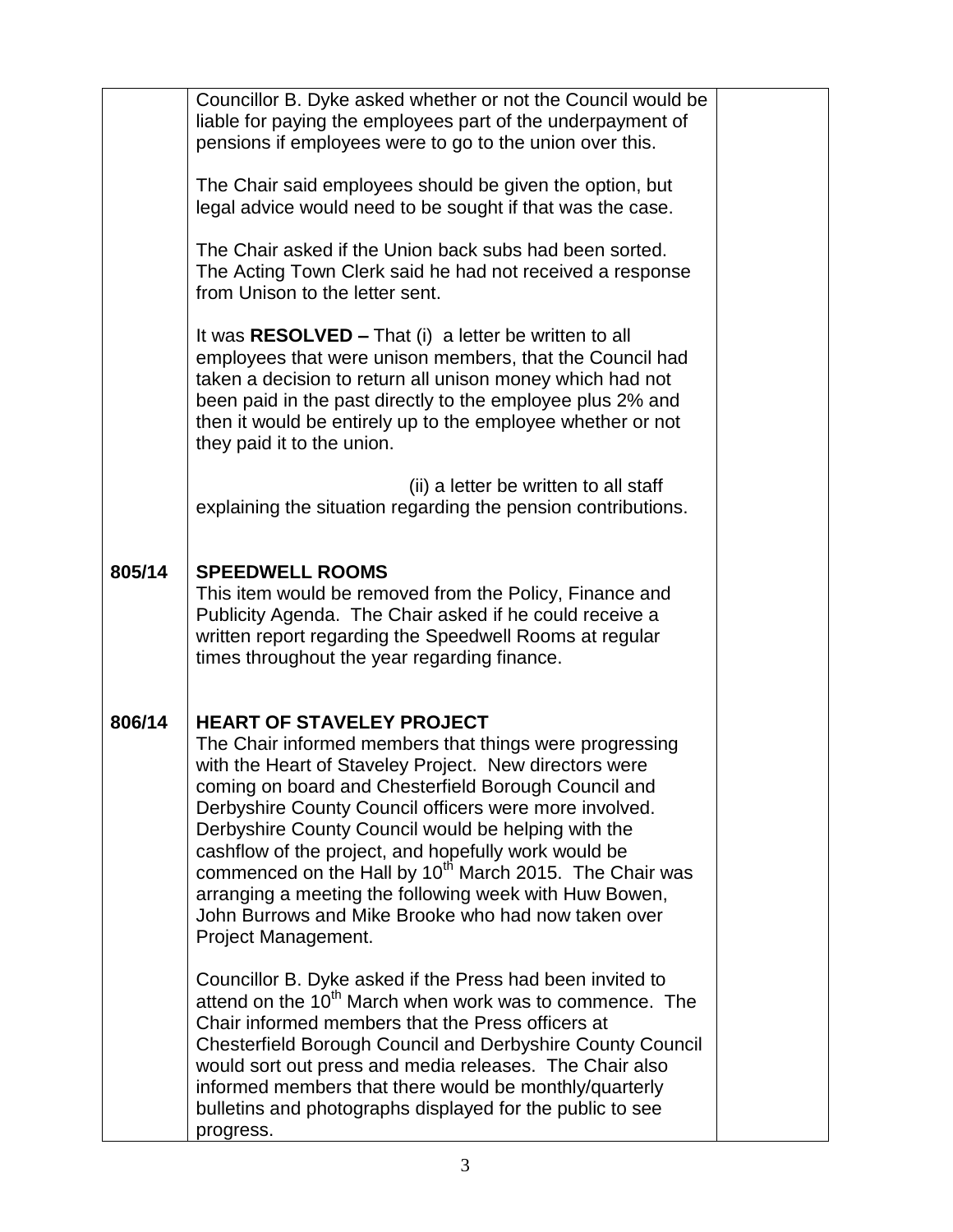|        | The Acting Town Clerk informed members that the Contractor<br>Tomlinson's contract required signing. This would be signed<br>at the Ordinary Meeting of the Town Council.                                                                                                                 |  |
|--------|-------------------------------------------------------------------------------------------------------------------------------------------------------------------------------------------------------------------------------------------------------------------------------------------|--|
|        | Councillor E. Tidd said the Contract should be signed before<br>the next Ordinary Meeting of the council as the Contractors<br>were due to start on that day.                                                                                                                             |  |
|        | It was PROPOSED - That the Contract be signed as soon as<br>possible before the Contract due start date                                                                                                                                                                                   |  |
|        | It was RESOLVED – That the signed Contract would be<br>passed to the Ordinary Meeting of Staveley Town Council for<br>the formal seal.                                                                                                                                                    |  |
| 807/14 | <b>HEALTH AND SAFETY POLICY</b><br>The Acting Town Clerk informed members that he had looked<br>into First Aid Training courses for staff. A quote for full<br>training for first aid for five members of staff would be £790<br>plus, to cover all buildings.                            |  |
|        | Members felt that staff should be first aid trained and it was<br>therefore <b>PROPOSED</b> that first aid training for staff be<br>undertaken.                                                                                                                                           |  |
|        | All in favour.                                                                                                                                                                                                                                                                            |  |
|        | Councillor Barnett asked about Food Hygiene Certificates.<br>The Acting Town Clerk asked for suggestions as to who<br>would require the Food Hygiene Certificates.                                                                                                                        |  |
|        | Councillor B. Dyke informed Members that basic Food<br>Hygiene Course could be undertaken online.                                                                                                                                                                                         |  |
|        | Councillor Tidd informed members that Chesterfield College<br>did Food Hygiene Courses. This would be looked into.                                                                                                                                                                        |  |
|        | The Chair informed Members that Keith Church the Health<br>and Safety Contractor had been out and reported on the<br>office space for working. Advice had been given regarding<br>moving the photocopier, once the lift was repaired he hoped<br>the photocopier would be moved upstairs. |  |
|        | The Acting Town Clerk informed members that he had been<br>looking into the possibility of moving the filing cabinets and<br>placing the photocopier in the filing room. The Chair had<br>concerns about the photocopier being in a confined space.                                       |  |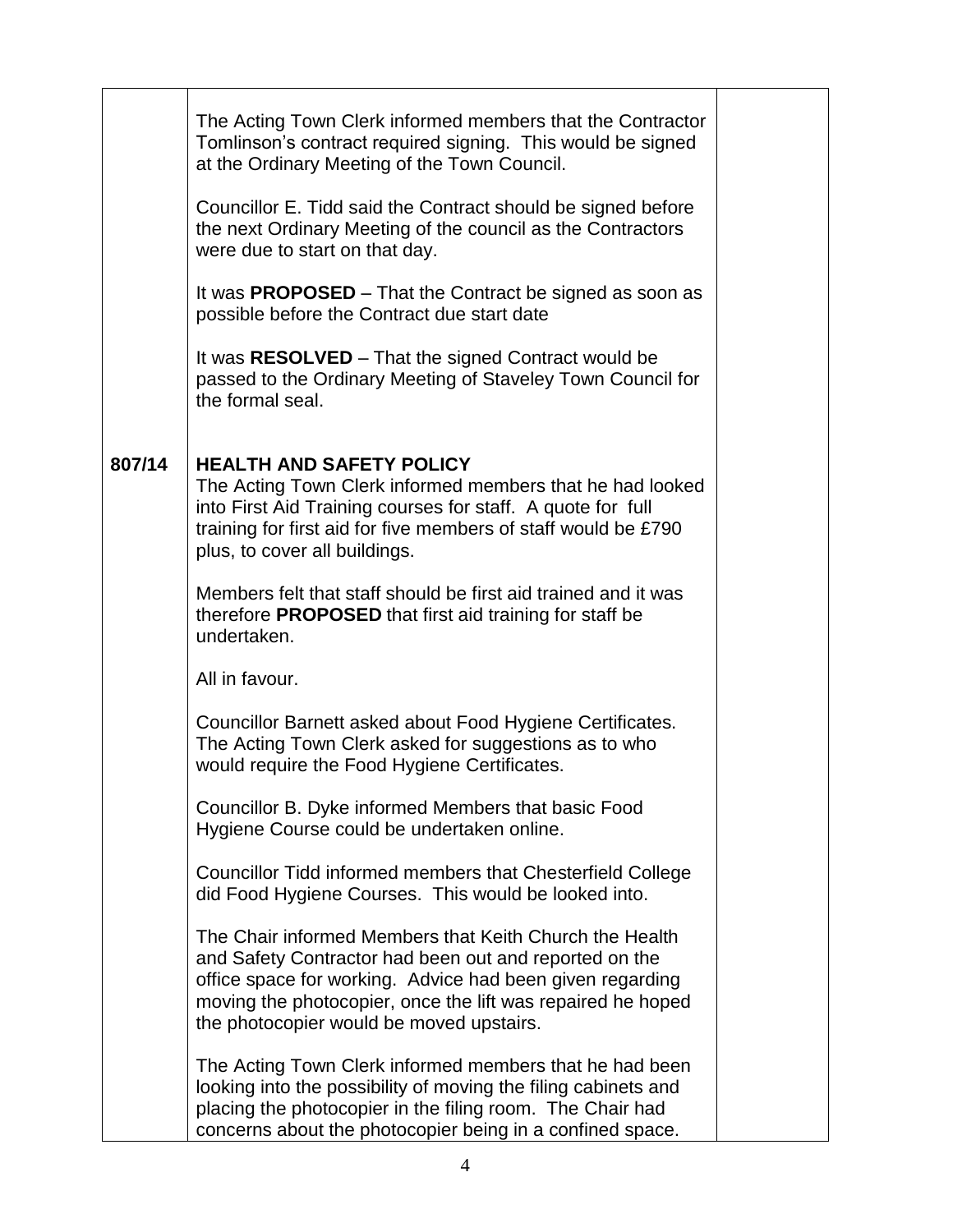| 808/14 | <b>APPLICATIONS FOR FINANCIAL ASSISTANCE</b><br>No Applications had been received.                                                                                                                                                                                                                                                                                                                                                                                                                                                                                                                                                                                                                                                                                                                                                                                                                                             |  |
|--------|--------------------------------------------------------------------------------------------------------------------------------------------------------------------------------------------------------------------------------------------------------------------------------------------------------------------------------------------------------------------------------------------------------------------------------------------------------------------------------------------------------------------------------------------------------------------------------------------------------------------------------------------------------------------------------------------------------------------------------------------------------------------------------------------------------------------------------------------------------------------------------------------------------------------------------|--|
| 809/14 | <b>STAVELEY MARKET</b><br>The Chair hoped that once the adverts had gone out for the<br>Project Officer, once employed the Staveley Market would<br>come under the remit of the Project Officer.                                                                                                                                                                                                                                                                                                                                                                                                                                                                                                                                                                                                                                                                                                                               |  |
|        | The Acting Town Clerk informed members that he was still<br>waiting for a job description, he was of the understanding that<br>Mark Evens had been undertaking job descriptions of all staff<br>across the board and he was still waiting to hear the outcome.                                                                                                                                                                                                                                                                                                                                                                                                                                                                                                                                                                                                                                                                 |  |
|        | The Chair informed members that the Project Officer would<br>be a part time post on Point 5. He said most of the events<br>required a Project Officer i.e. markets, summer activities<br>schemes, organising events at The Speedwell Rooms. The<br>Acting Town Clerk responded that if Mark was no longer<br>doing the job descriptions that he would have to do them.<br>The Acting Town Clerk informed members that he had started<br>looking at Staff contracts, he had obtained model contracts<br>from Chesterfield Borough Council but was already reviewing<br>Staveley Town Council contracts. Once he had received the<br>Chesterfield Borough Council example he would collate them.<br>He was also looking at working time schedules, and hours of<br>members of staff in relation to caretaking. The Acting Town<br>Clerk said he would talk more on staff working time schedules<br>under Part II of the meeting. |  |
|        | Councillor Tidd asked how long were they going to let<br>Staveley Market go on for?                                                                                                                                                                                                                                                                                                                                                                                                                                                                                                                                                                                                                                                                                                                                                                                                                                            |  |
|        | The Chair responded that the idea of the Project Officer<br>would be to help run Staveley Market to bring Markets/events<br>onto it to try and make the market viable.                                                                                                                                                                                                                                                                                                                                                                                                                                                                                                                                                                                                                                                                                                                                                         |  |
|        | The Acting Town Clerk informed members that in relation to<br>staffing costs and the Market a discussion had been held<br>about moving some of those costs between the market and<br>The Speedwell Rooms.                                                                                                                                                                                                                                                                                                                                                                                                                                                                                                                                                                                                                                                                                                                      |  |
|        | <b>CONFIDENTIAL</b><br><b>PART II</b>                                                                                                                                                                                                                                                                                                                                                                                                                                                                                                                                                                                                                                                                                                                                                                                                                                                                                          |  |
| 810/14 | <b>PUBLIC BODIES (ADMISSION TO MEETINGS ACT), 1960</b>                                                                                                                                                                                                                                                                                                                                                                                                                                                                                                                                                                                                                                                                                                                                                                                                                                                                         |  |

Г